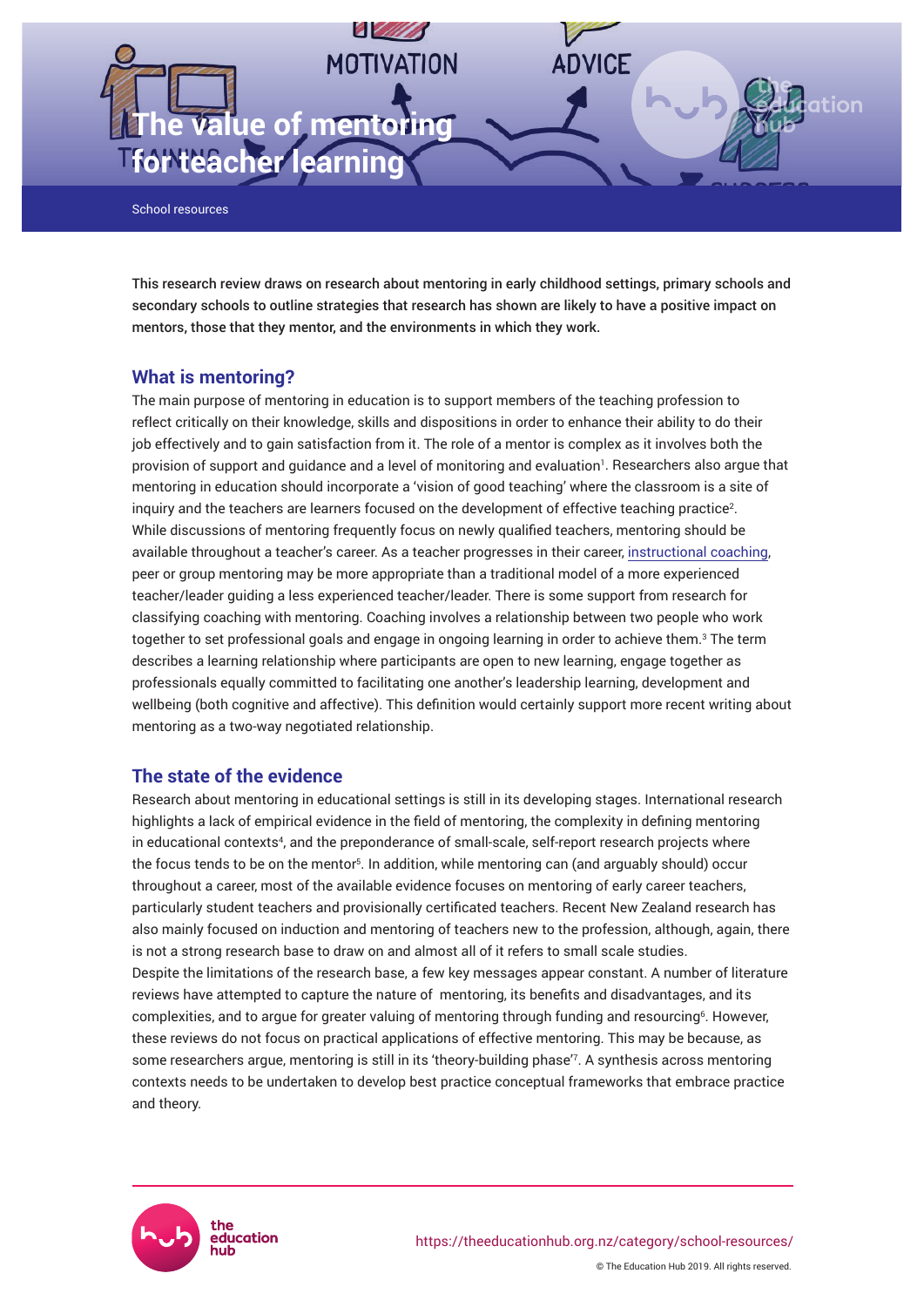### **Why is mentoring important?**

Research from New Zealand and around the world has found that mentoring can have positive impacts on teaching and therefore on children and young people's learning. Schools benefit from supporting mentoring as part of a wider professional culture and comprehensive ongoing professional learning, and should seek to involve all staff members in a range of mentoring relationships which bring benefits for the mentee, the mentor and all members of the school. For example, mentoring relationships are associated with greater levels of professional satisfaction and lower rates of turnover. Mentoring also leads to improved classroom, time and workload management capabilities for mentors and mentees.

Studies have reported that, in addition to new learning, mentors gained new perspectives, confidence in their own teaching and a re-invigoration of their teaching and professional identity. Being a mentor has also been shown to lead to career advancement. Some of the other positive impacts for mentors reported by research include:

- better problem-solving skills
- increased networking skills
- higher levels of self-confidence
- important socialisation benefits
- greater organisational awareness

Mentees, particularly those who are new to teaching, gain a range of benefits from the emotional and psychological support of their mentor, which reduces their feelings of isolation, increases their confidence and self-esteem, and improves their morale. Other benefits for mentees reported by research include:

- professional growth
- improved self-reflection and problem-solving capacities
- the ability to put difficult experiences into perspective
- improved behaviour and classroom management skills
- help adapting to the norms and expectations of teaching and their specific context<sup>8</sup>

## **How to establish and support effective mentoring relationships**

The culture of the school underpins mentee learning and the mentor/mentee relationship. Mentees, particularly those new to teaching or the school, are affected by the culture of the organisation in a number of ways, particularly in terms of their confidence and ability to ask questions and seek advice. Schools play an important role in providing novice teachers with strong professional models of effective teaching and professional conduct. They can do this by involving novice and early career teachers in professional conversations focused on questioning and critical thinking, and sharing relevant research literature and professional readings<sup>9</sup>. This can significantly reduce stress in novice teachers.

The selection of mentor teachers should be done with the explicit intent of facilitating skill development for the mentee. The partnership needs to be deliberate and focused on the integration of conceptual theoretical elements with teaching practice in order for the mentee to observe, apply and reflect on their own and others' teaching and leadership $^{10}$ .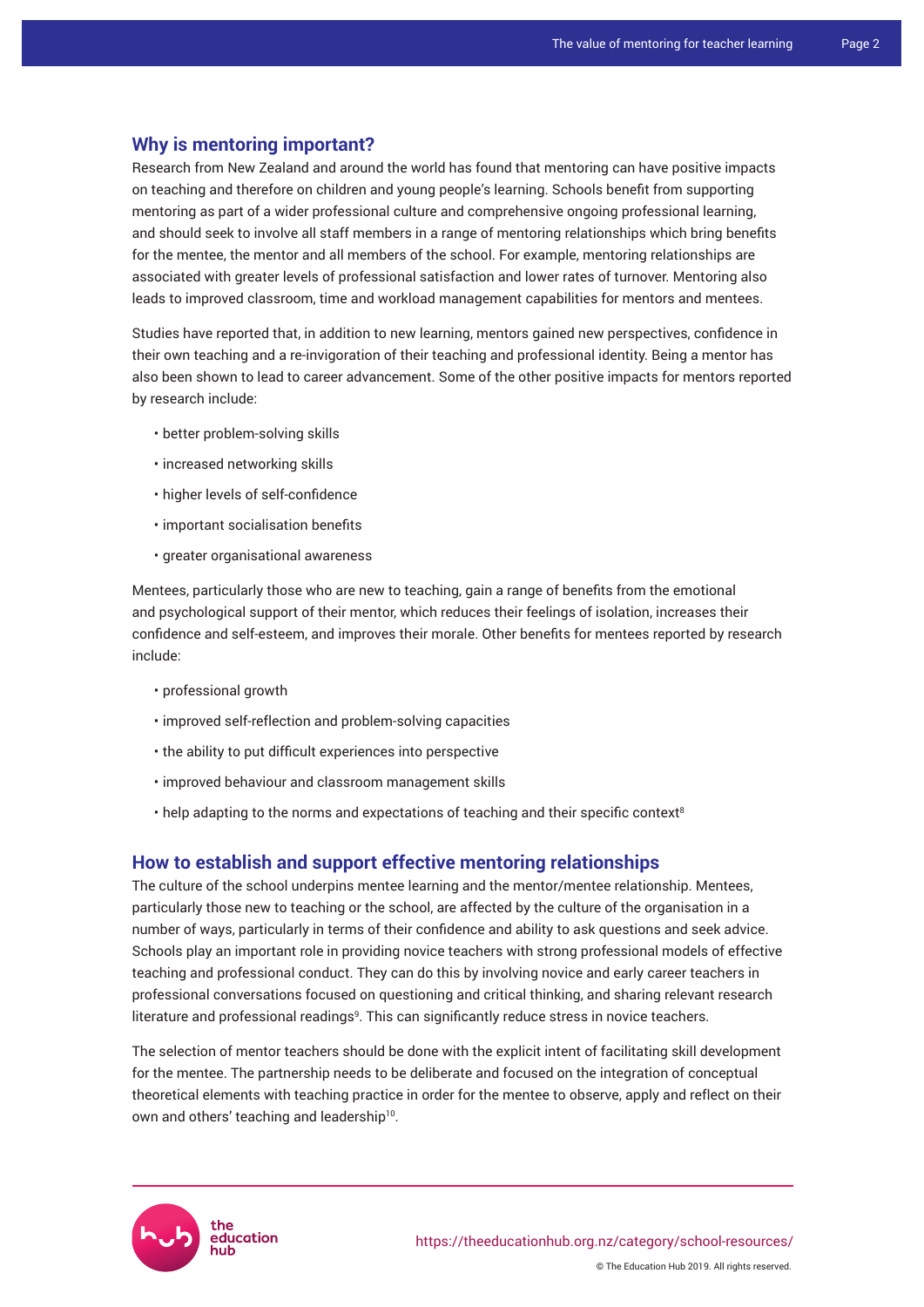Research has identified a number of challenges for both mentors and mentees, and care should be taken when setting up and providing ongoing support for mentoring relationships to ameliorate these challenges. Challenges for mentors include work overload, anxiety about being observed or not fulfilling their role adequately, feeling isolated<sup>11</sup>, and an element of role conflict in the sense that mentoring involves both supporting and evaluating a mentee<sup>12</sup>. Issues for mentees arise when mentors fail to provide the necessary emotional support, or do not challenge the mentee sufficiently. A major issue that has been identified relates to pedagogical support and learning: for example, mentors may focus on technical and practical problems and steer the mentee into safe and established practices rather than supporting pedagogical understanding and reflective practice.

In order to set up and maintain effective mentoring relationships:

- • Leaders need to **carefully identify and select mentors**: it is important that mentors want to do the job, are willing to make their work public, and have the right knowledge, skills and dispositions (for example, they are approachable, non-judgemental and trustworthy)
- • Mentors need **specific and timely education and training**, as not all effective teachers make effective mentors: this includes the provision of PLD to help them develop their identity and build their knowledge and skills as a mentor
- • Mentoring partnerships need to be **supported by leadership and the wider school**, as many teachers in leadership roles lack the time and resources to mentor others effectively, and leadership support for timetabling, resourcing, release time and PLD is critical to success
- • Leaders need to ensure that **mentees and mentors are carefully matched** in terms of both their inter-personal relationship (they need to get along) and their professional relationship (there is some support for matching like with like, especially in relation to having similar teaching philosophies, although others suggest that learning comes from diverse mentor/mentee relationships. In secondary schools mentors and mentees should ideally teach the same subjects)
- • Mentees need to **value the mentoring relationship** and contribute to it
- • **Roles and responsibilities must be carefully negotiated and agreed**, and mentors, mentees, senior leadership and the wider organisation all need to contribute to effective mentoring relationships
- As mentor and mentee roles and relationships change and develop over time, partnerships and PLD **opportunities need to adjust** accordingly

#### **References & further reading**

Langdon, F. (2011). [Shifting perception and practice: New Zealand beginning](https://cdn.auckland.ac.nz/assets/education/about/schools/tchldv/docs/Shifting-perception-and-practice.pdf)  [teacher induction and mentoring as a pathway to expertise](https://cdn.auckland.ac.nz/assets/education/about/schools/tchldv/docs/Shifting-perception-and-practice.pdf). Professional Development in Education, 37(2), 241-258.

Whatman, J. (2016). [Supporting a system-wide shift from advice and guidance to](https://www.nzcer.org.nz/system/files/Supporting%20a%20system-wide%20shift%20from%20advice%20and%20guidance%20to%20educative%20mentoring.pdf)  [educative mentoring.](https://www.nzcer.org.nz/system/files/Supporting%20a%20system-wide%20shift%20from%20advice%20and%20guidance%20to%20educative%20mentoring.pdf) Wellington: Education Council.

#### **Endnotes**

- 1 Hobson, A. J., & Malderez, A. (2013). [Judgementoring and other threats](https://shura.shu.ac.uk/7224/1/Hobson_and_Malderez_2013_Judgementoring_IJMCE_Post-print_draft.pdf)  [to realizing the potential of school-based mentoring in teacher education.](https://shura.shu.ac.uk/7224/1/Hobson_and_Malderez_2013_Judgementoring_IJMCE_Post-print_draft.pdf) International Journal of Mentoring and Coaching in Education, 2(2), 89-108.
- 2 Norman. P. J., and Feiman-Nemser, S. (2005). Mind activity in teaching and mentoring. Teaching and Teacher Education, 21(6), 679-697.